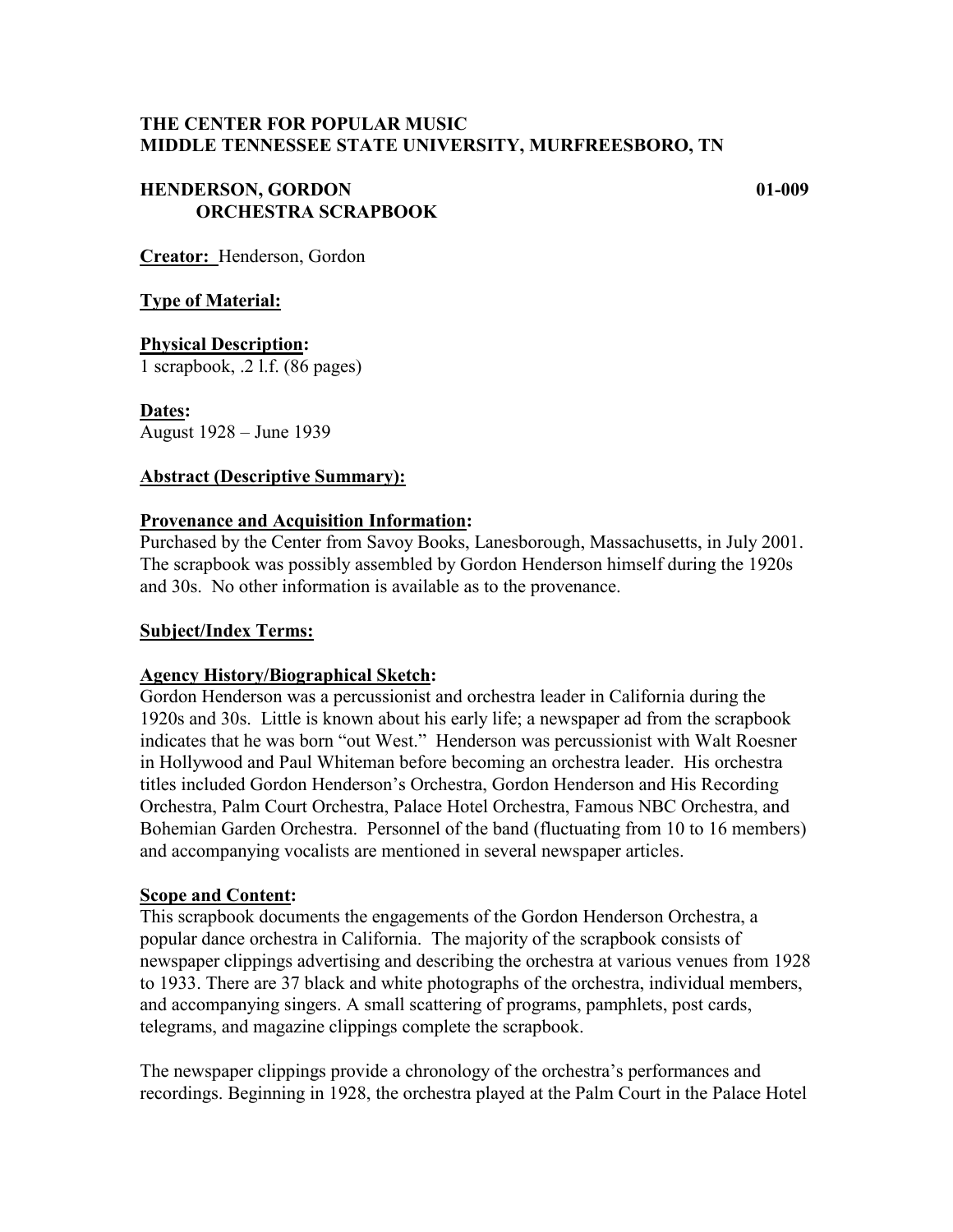in San Francisco. Briefly the orchestra went to Hollywood where they recorded sound for Disney's Mickey Mouse cartoons and various "sound pictures" such as "Captain of the Guard," "Is Everybody Happy," "King of Jazz," "The Kiss Waltz," "Little Caesar," and others. They returned to the Palace Hotel May 1931. On April 15, 1933 the orchestra opened in Mission Beach in San Diego. Other engagements included Bohemian Gardens in Los Angeles, Egyptian Ballroom in Ocean Park, Community Dances in Pasadena, and various broadcasts, contests, and dances in California. They could also be heard on various radio stations, namely NBC, CBS, KPO, and KFWB. The orchestra was billed as having "perfect dance music... rhythm, melody, syncopation, unusual instrumentations, snappy breaks and clever vocalists."

## **Notes:** *A note about provenance:*

For documentation of the original arrangement of the scrapbook, please see the notebook marked "GORDON HENDERSON SCRAPBOOK – PHOTOGRAPHS" located in the main reading room. The black and white photographs in the notebook document all the material contents of the scrapbook as it was received from the dealer. The entire scrapbook has also been photocopied as it was originally received and is available to researchers. The photocopy is shelved with the original scrapbook in Manuscripts.

## *A note about conservation:*

The Henderson scrapbook underwent conservation treatment by the conservation staff of the Tennessee State Library and Archives in 2002/2003. All of the original items from the scrapbook have been dismantled, deacidified, and remounted in an archival scrapbook by CPM staff. All original pages with writing on them have been kept and placed accordingly. Some of the original pages and items were torn and damaged. These have been repaired, when possible, and placed in the archival scrapbook. (Conservation completed June 2003, LPC.)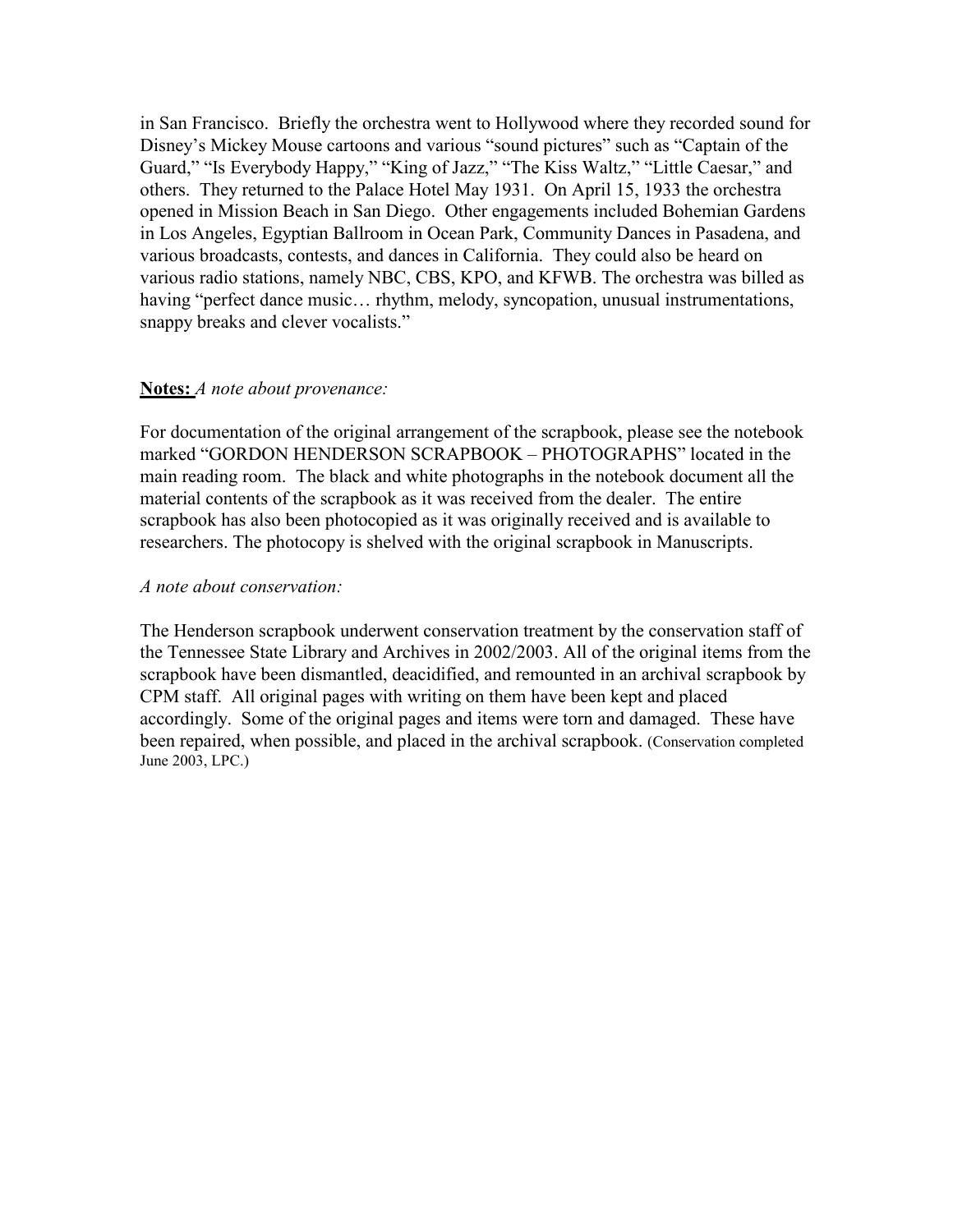## **GORDON HENDERSON 01-009 ORCHESTRA SCRAPBOOK – PHOTOGRAPHS**

This notebook documents the Gordon Henderson Orchestra scrapbook in the condition and arrangement in which it was originally received. The photographic images herein provide a record of the arrangement of the materials, and not necessarily their content. Photocopies of the scrapbook pages are available for research and are located with the manuscript scrapbook. All of the original items from the scrapbook have been dismantled, deacidified, and remounted in an archival scrapbook by CPM staff. All original pages with writing on them have been kept and placed accordingly. Some of the original pages and items were torn and damaged. These have been repaired, when possible, and placed in the archival scrapbook. (Conservation completed June 2003, LPC.)

Gordon Henderson may have assembled and placed all of the materials found in the scrapbook, but it is possible that a member of his family or someone else created it. Please see the inventory description in the Special Collections Inventory notebooks located in the main reading room for further information.